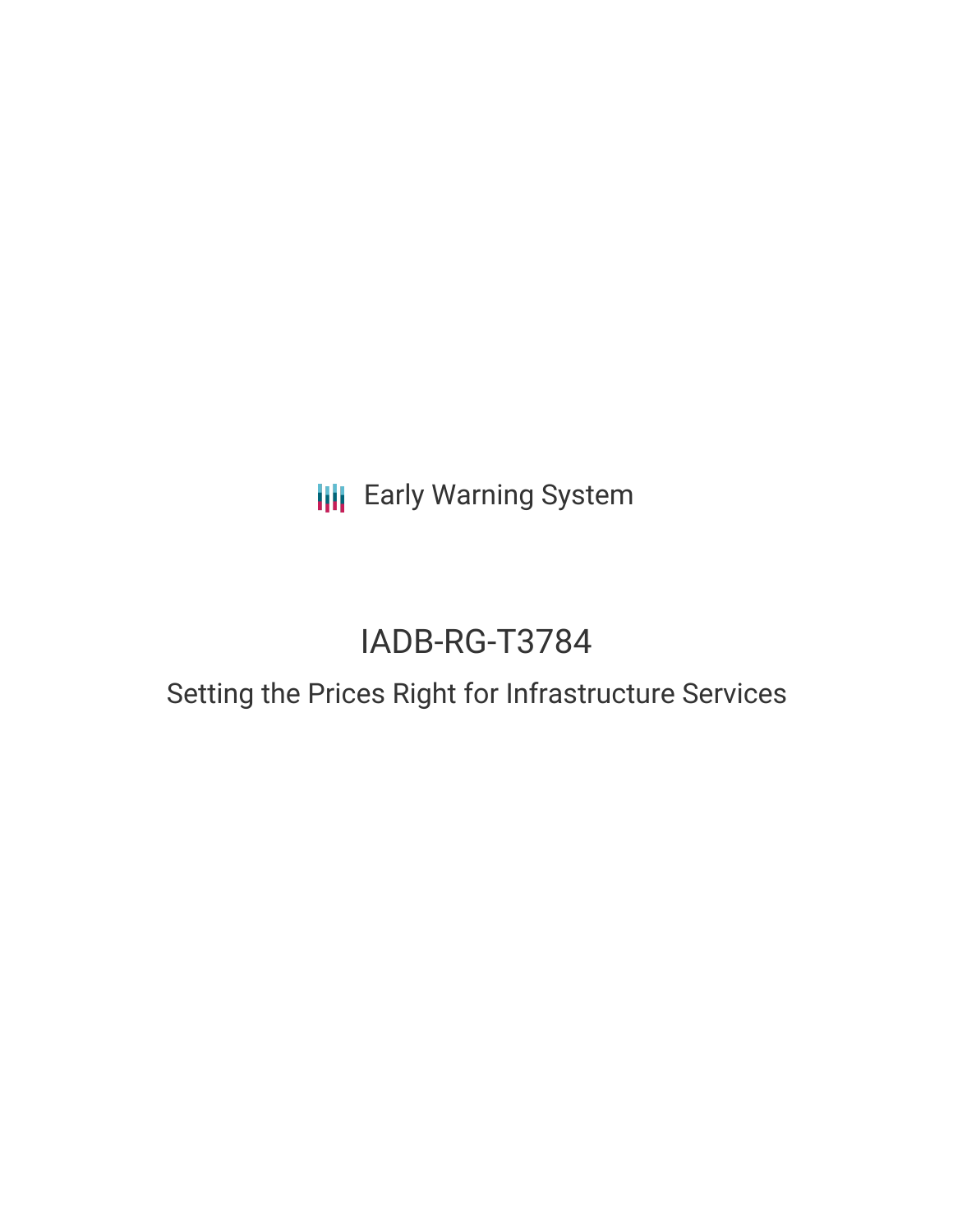

#### **Quick Facts**

| <b>Financial Institutions</b>  |
|--------------------------------|
| <b>Status</b>                  |
| <b>Bank Risk Rating</b>        |
| <b>Borrower</b>                |
| <b>Sectors</b>                 |
| <b>Investment Type(s)</b>      |
| <b>Investment Amount (USD)</b> |
| <b>Project Cost (USD)</b>      |
|                                |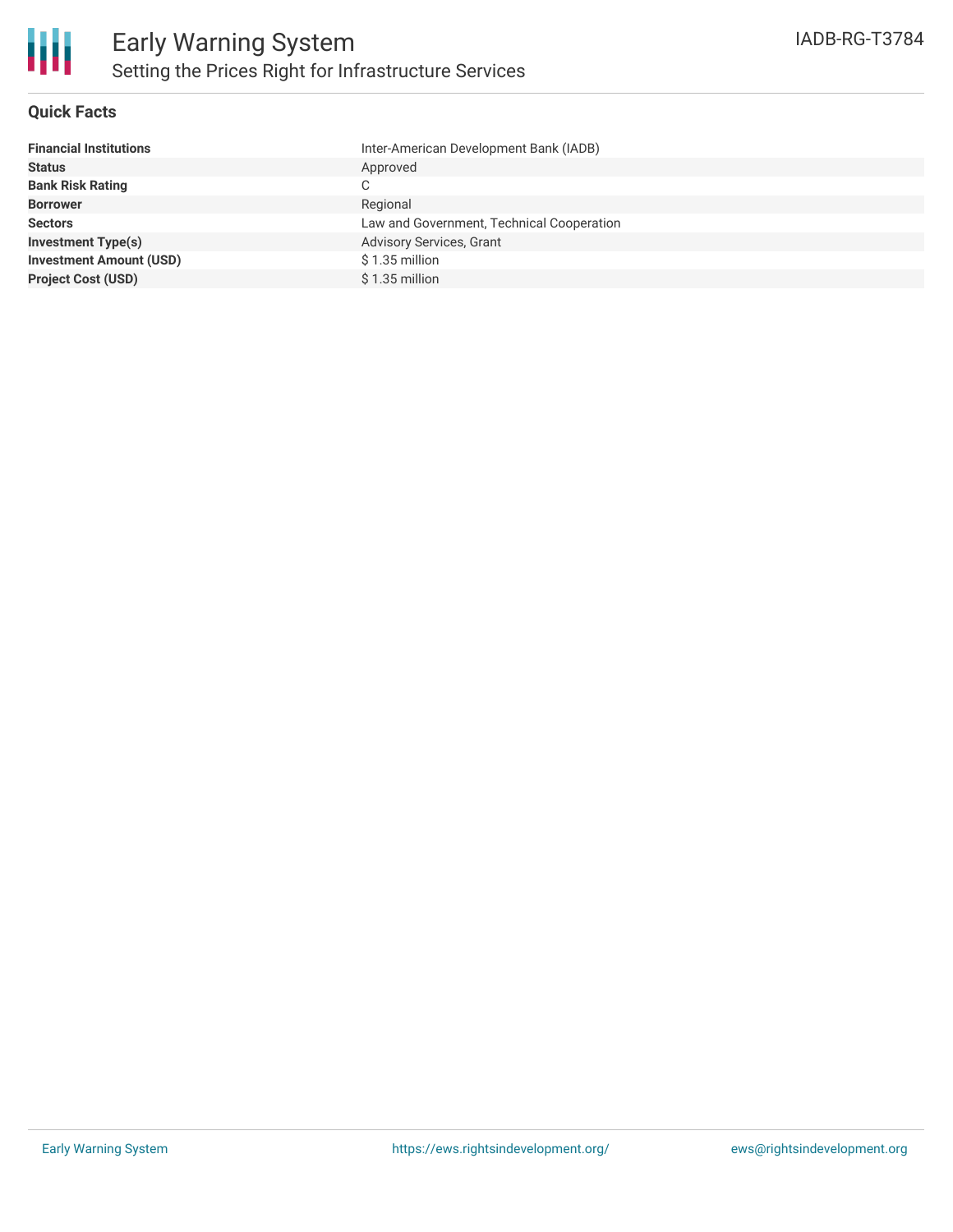

#### **Project Description**

The broad objective of this Technical Cooperation (TC) is to study the pricing of water and sanitation, energy, and transport services in the region. The setting of prices responds to different objectives (productive, allocative and distributive efficiency) that in their practical implementation generate trade-offs. In a first stage, this TC will focus on pricing and its impact on equity. Technological disruption is changing the provision of services, impacting the sustainability of pricing systems, most of which have significant cross-subsidies between group of consumers. The most common pricing practice in developed countries and LAC will be reviewed. In a second stage, a network of centers will be organized to identify and evaluate the impact of recent pricing reforms on distributive and allocative efficiency. Finally, the results of the TC will be disseminated.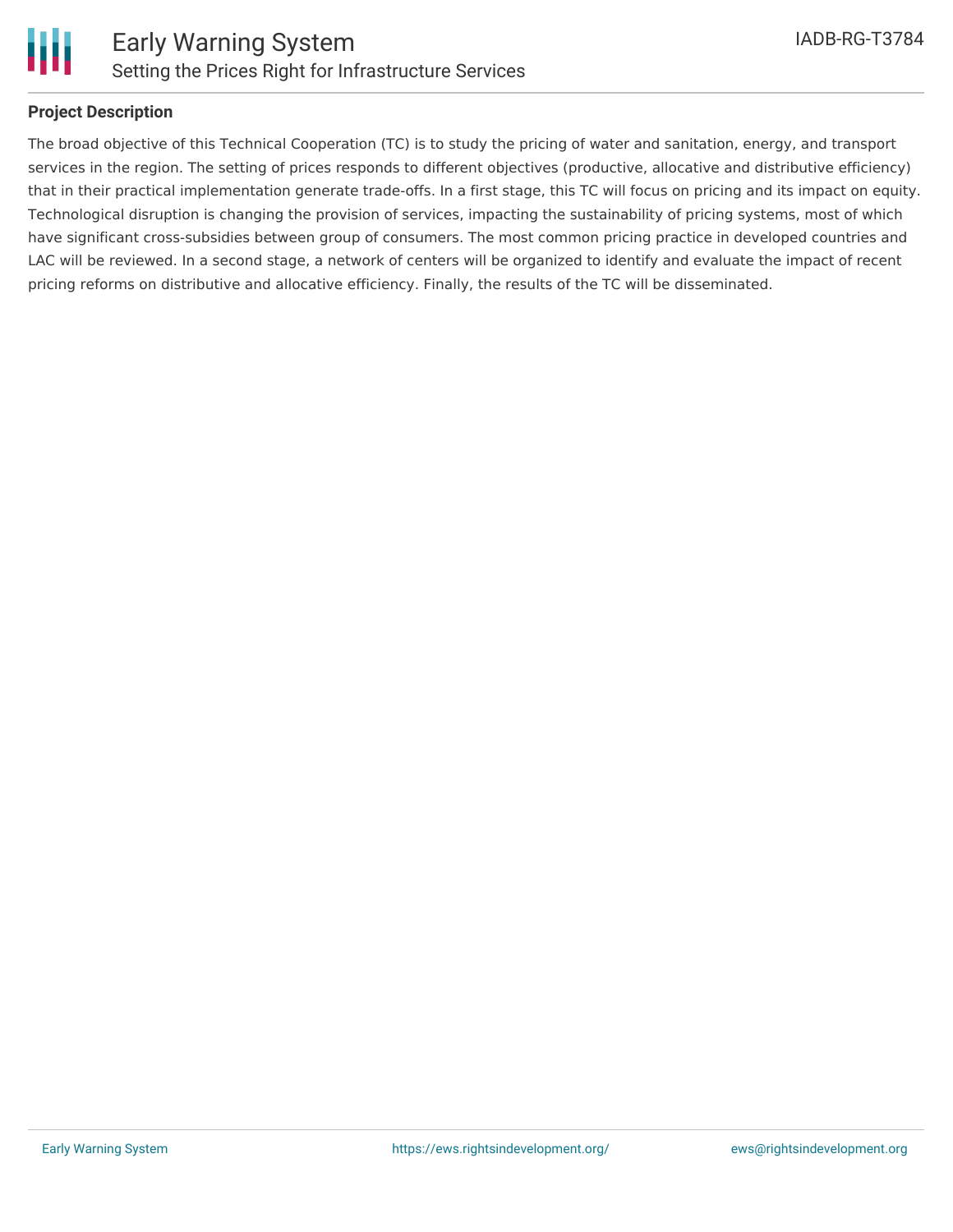

#### **Investment Description**

• Inter-American Development Bank (IADB)